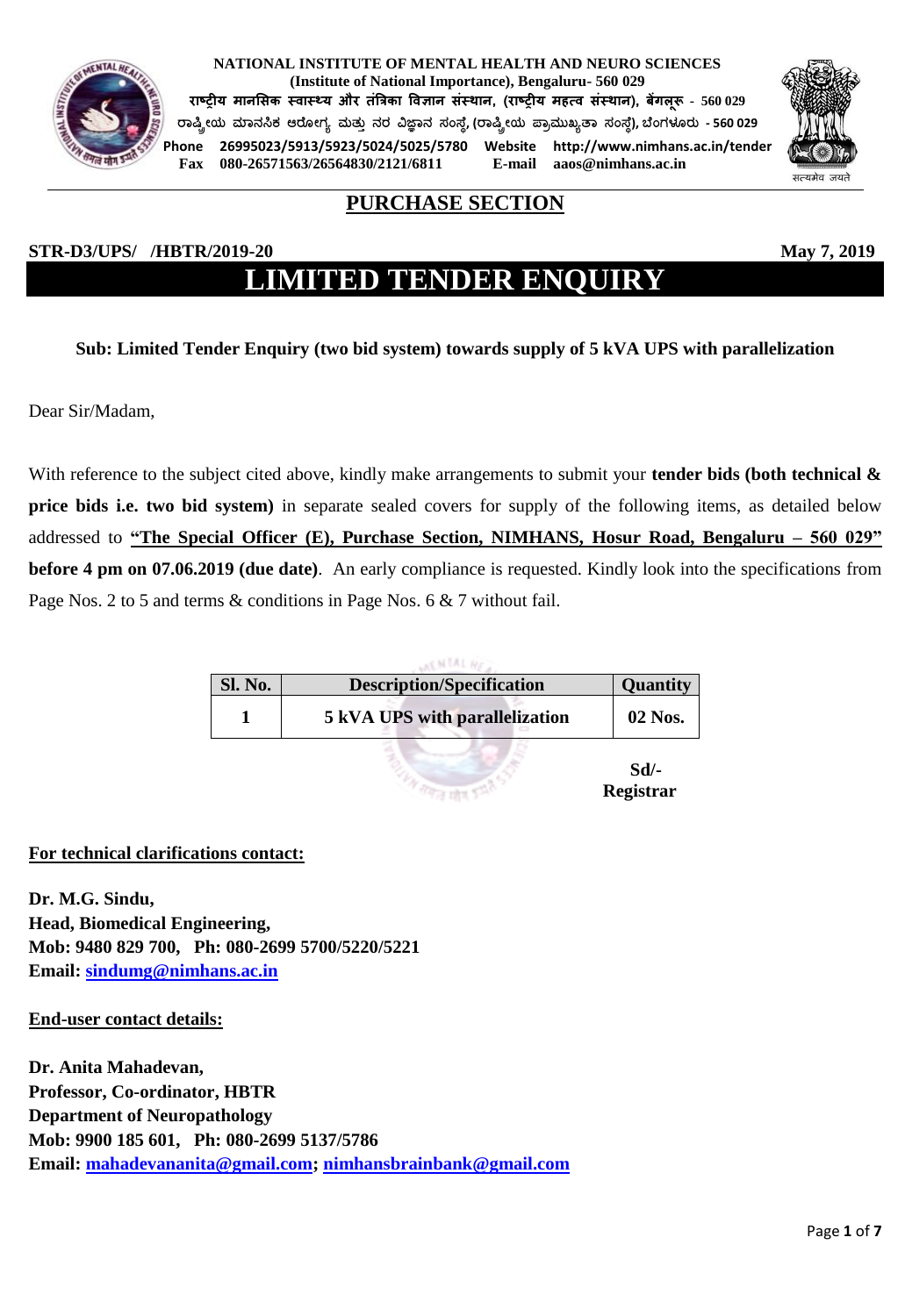

**NATIONAL INSTITUTE OF MENTAL HEALTH AND NEURO SCIENCES (Institute of National Importance), Bengaluru- 560 029**

**राष्ट्रीय मानसिक स्वास््य और तंत्रिका ववज्ञान िंस्थान, (राष्ट्रीय महत्व िंस्थान), बेंगलूरू - 560 029 ರಾಷ್ಟ್ರೀಯ ಮಾನಸಿಕ ಆರ ೀಗ್ಯ ಮತ್ತುನರ ವಿಜ್ಞಾನ ಸಂಸ್ ೆ, (ರಾಷ್ಟ್ರೀಯ ಪ್ಾಾಮತಖ್ಯತಾ ಸಂಸ್ ೆ), ಬ ಂಗ್ಳೂರತ - 560 029 Phone 26995023/5913/5923/5024/5025/5780 Website http://www.nimhans.ac.in/tender**

**Fax** 080-26571563/26564830/2121/6811



|                  | <b>Technical Specifications for 5 kVA UPS System</b> |                                                                                                                                                                                                                                                                                                                                                                                                                                                                                                                                                           |  |  |
|------------------|------------------------------------------------------|-----------------------------------------------------------------------------------------------------------------------------------------------------------------------------------------------------------------------------------------------------------------------------------------------------------------------------------------------------------------------------------------------------------------------------------------------------------------------------------------------------------------------------------------------------------|--|--|
| SI.No.           | <b>Specifications</b>                                | Requirement                                                                                                                                                                                                                                                                                                                                                                                                                                                                                                                                               |  |  |
| 1                | Capacity (in kVA / kW)                               | 5 kVA/ 4.5 kW 1-Phase Input / 1-Phase Output                                                                                                                                                                                                                                                                                                                                                                                                                                                                                                              |  |  |
| $\overline{2}$   | <b>Technology and Capability</b>                     | a) True Online configuration with double conversion UPS<br>b) Microprocessor /DSP based control, using IGBT<br>devices and high switching frequency PWM (>15kHz)<br>c) Active Power Factor Correction (APFC) in converter<br>to improve Input Power Factor > 0.99<br>d) Possibility of enhancing UPS capacity / redundancy by<br>operating UPS in 1+1 Parallel Redundant<br>Configuration(PRS).<br>e) Capability of Independent or Common battery bank<br>operation of the UPS when operated in PRS<br>f)UPS should be designed at Rated output PF of 0.9 |  |  |
| $\mathbf{3}$     | <b>Model Name &amp; Number</b>                       |                                                                                                                                                                                                                                                                                                                                                                                                                                                                                                                                                           |  |  |
|                  | 5kVA / 4.5kW                                         | Make / Model / Part No to be specified by the vendor                                                                                                                                                                                                                                                                                                                                                                                                                                                                                                      |  |  |
| 4                | <b>Input</b>                                         |                                                                                                                                                                                                                                                                                                                                                                                                                                                                                                                                                           |  |  |
| 4.1              | Input facility - Phases / Wires                      | 1-Phase / 2-Wire & Gnd (Phase & Neutral + Ground)                                                                                                                                                                                                                                                                                                                                                                                                                                                                                                         |  |  |
| $\overline{4.2}$ | Input Voltage Range                                  | 160 - 275V AC (On Full Load)                                                                                                                                                                                                                                                                                                                                                                                                                                                                                                                              |  |  |
| 4.3              | Nominal Input Frequency                              | 50 / 60 Hz (Auto selectable)                                                                                                                                                                                                                                                                                                                                                                                                                                                                                                                              |  |  |
| 4.4              | Input Frequency Range                                | 40 to 70 Hz                                                                                                                                                                                                                                                                                                                                                                                                                                                                                                                                               |  |  |
| 4.5              | Input Power Factor                                   | > 0.99 on Full Load                                                                                                                                                                                                                                                                                                                                                                                                                                                                                                                                       |  |  |
| 4.6              | Input Current Harmonic<br>Distortion (THDi)          | < 8% on full resistive Load (with Mains THDu less than 1%)                                                                                                                                                                                                                                                                                                                                                                                                                                                                                                |  |  |
| 4.7              | <b>Generator Compatibility</b>                       | Compatibility to genset supply required                                                                                                                                                                                                                                                                                                                                                                                                                                                                                                                   |  |  |
| 4.8              | Input Protection (Thru In-built<br>1P MCB)           | Should be provided at the input of the UPS suitable for<br>the full rated capacity of the UPS                                                                                                                                                                                                                                                                                                                                                                                                                                                             |  |  |
| $\overline{5}$   | Output                                               |                                                                                                                                                                                                                                                                                                                                                                                                                                                                                                                                                           |  |  |
| 5.1              | Nominal Output voltage                               | 220/230/240VAC (Selectable)                                                                                                                                                                                                                                                                                                                                                                                                                                                                                                                               |  |  |
| 5.2              | <b>Output Voltage Regulation</b>                     | ±2%                                                                                                                                                                                                                                                                                                                                                                                                                                                                                                                                                       |  |  |
| 5.3              | Nominal Output Frequency                             | 50 / 60 Hz                                                                                                                                                                                                                                                                                                                                                                                                                                                                                                                                                |  |  |
| 5.4              | <b>Output Frequency Regulation</b>                   | +/- 0.05 Hz (Free Running / Self Clocked Mode)                                                                                                                                                                                                                                                                                                                                                                                                                                                                                                            |  |  |
| 5.5              | <b>Output Frequency Slew Rate</b>                    | $<$ 1 Hz / s                                                                                                                                                                                                                                                                                                                                                                                                                                                                                                                                              |  |  |
| $\overline{5.6}$ | <b>Output Wave Form</b>                              | Pure sine wave                                                                                                                                                                                                                                                                                                                                                                                                                                                                                                                                            |  |  |
| 5.7              | <b>Output Voltage Distortion</b><br>(THDu)           | $\leq$ 2% (For R Load)<br>$\leq$ 3% (For RCD Load)                                                                                                                                                                                                                                                                                                                                                                                                                                                                                                        |  |  |
| 5.8              | <b>Crest Factor</b>                                  | 3 : 1 On Full Load (Minimum)                                                                                                                                                                                                                                                                                                                                                                                                                                                                                                                              |  |  |
| 5.9              | <b>Output Short circuit</b><br>Protection            | Electronic / Fused                                                                                                                                                                                                                                                                                                                                                                                                                                                                                                                                        |  |  |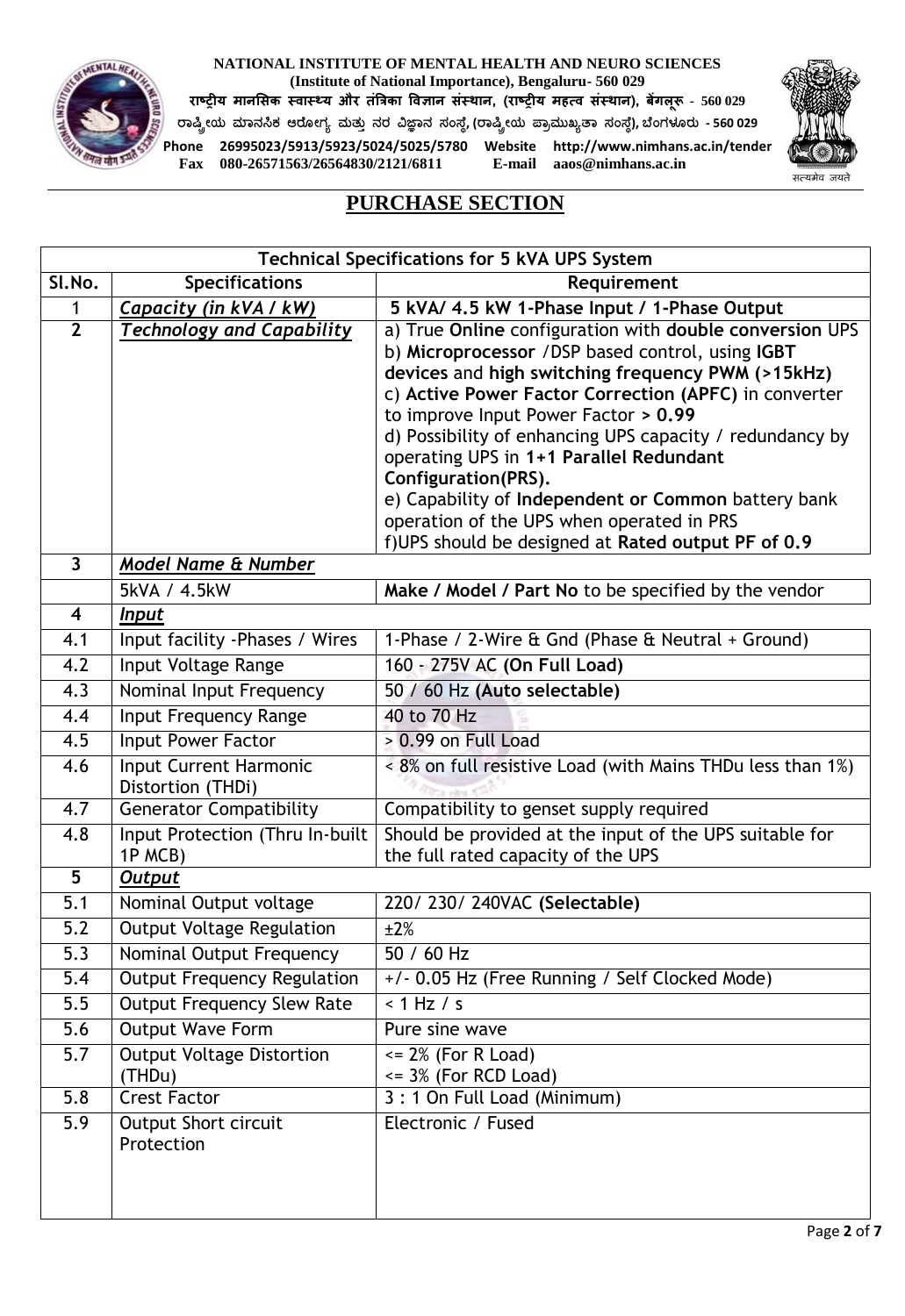

### **NATIONAL INSTITUTE OF MENTAL HEALTH AND NEURO SCIENCES**

**(Institute of National Importance), Bengaluru- 560 029**

**राष्ट्रीय मानसिक स्वास््य और तंत्रिका ववज्ञान िंस्थान, (राष्ट्रीय महत्व िंस्थान), बेंगलूरू - 560 029**

**ರಾಷ್ಟ್ರೀಯ ಮಾನಸಿಕ ಆರ ೀಗ್ಯ ಮತ್ತುನರ ವಿಜ್ಞಾನ ಸಂಸ್ ೆ, (ರಾಷ್ಟ್ರೀಯ ಪ್ಾಾಮತಖ್ಯತಾ ಸಂಸ್ ೆ), ಬ ಂಗ್ಳೂರತ - 560 029 Phone 26995023/5913/5923/5024/5025/5780 Website http://www.nimhans.ac.in/tender Fax** 080-26571563/26564830/2121/6811



| 6                | <b>Transient Response / Recovery</b>      |                                                                         |
|------------------|-------------------------------------------|-------------------------------------------------------------------------|
| 6.1              | Transient Response: Dynamic               | $+/- 8%$                                                                |
|                  | Regulation for 10% to 90%                 |                                                                         |
|                  | step linear load                          |                                                                         |
| 6.2              | Transient Recovery to steady              | < 1 cycle                                                               |
|                  | state condition after 10% to              |                                                                         |
|                  | 90% step linear load                      |                                                                         |
| $\overline{7}$   | <b>Transfer Time</b>                      |                                                                         |
| 7.1              | Transfer<br>Time<br>(Mode                 | of   Nil from Mains mode to Battery Mode                                |
|                  | operation)                                | Nil from Battery Mode to Mains mode                                     |
| 7.2              | Transfer Time (Inverter to                | < 2 ms (Synchronized Mode)                                              |
|                  | Bypass / Bypass to Inverter)              |                                                                         |
| $\overline{7.3}$ | <b>Automatic &amp; Bi-directional</b>     | Should be provided to take care of uninterrupted transfer               |
|                  | static by-pass (In-built)                 | of load from Inverter to bypass (under overload / fault                 |
|                  |                                           | conditions) & automatic retransfer from bypass to                       |
|                  |                                           | inverter (on removal of overload / fault conditions)                    |
| 7.4              | <b>Maintenance Bypass</b>                 | 1. UPS should have option for manual maintenance bypass                 |
|                  |                                           | 2. Transfer of load to maintenance bypass should be                     |
|                  |                                           | <b>of</b><br>disruption<br>the<br>load<br>without<br>connected          |
|                  |                                           | 3. The maintenance bypass should provide for Hot-swap                   |
|                  |                                           | of the faulty UPS for repairs / service                                 |
| 8                |                                           | Efficiency (At Nominal Voltage & Resistive Load up to kW rating of UPS) |
| $\overline{8.1}$ | Overall Efficiency (AC to AC) -           | > 90 % (On Full R Load)                                                 |
|                  | Online (Double Conversion)                |                                                                         |
| 8.2              | Overall Efficiency (AC to AC) -           | > 96 % (On Full R Load)                                                 |
|                  | ECO Mode (Bypass feeding the              |                                                                         |
|                  | load under normal conditions)             |                                                                         |
| 9                | <b>Overload</b>                           |                                                                         |
| 9.1              | <b>Inverter Overload capacity</b>         | 125% for 300 sec                                                        |
|                  |                                           | 150% for 30 sec                                                         |
| 10               | Display Panel (In-build LC Display & LED) |                                                                         |
| 10.1             | <b>Measurements (On LCD)</b>              | Input: Voltage / Frequency                                              |
|                  |                                           | <b>Output: Voltage / frequency</b>                                      |
|                  |                                           | Battery: Remaining time / Voltage                                       |
|                  |                                           | Load: Percentage / kW                                                   |
| 10.2             | <b>Fault Indication (On LCD)</b>          | Charger Failure                                                         |
|                  |                                           | <b>Battery Failed</b>                                                   |
|                  |                                           | <b>Battery Low</b>                                                      |
|                  |                                           | Overload                                                                |
| 10.3             | Indications (LED)                         | AC indicator/Battery Mode of Operation / Bypass feeding                 |
| 11               |                                           | the load / UPS Fault                                                    |
|                  | Alarms                                    |                                                                         |
| 11.1             | <b>Audible Alarms</b>                     | Battery Low beep / DC Fault beep/ UPS Overload beep/                    |
|                  |                                           | o/p short ckt fault beep/ Shutdown beep                                 |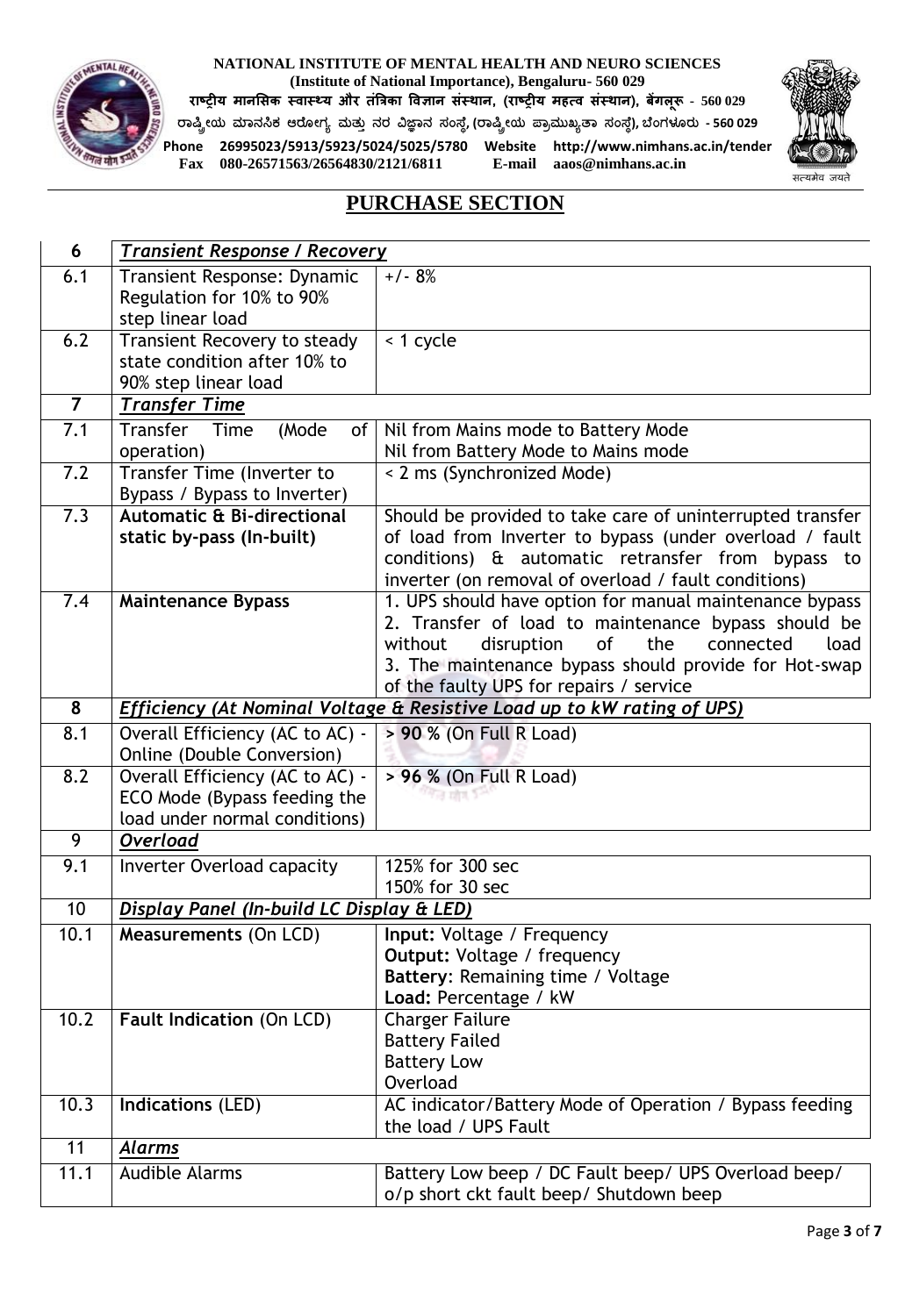

### **NATIONAL INSTITUTE OF MENTAL HEALTH AND NEURO SCIENCES**

**(Institute of National Importance), Bengaluru- 560 029**

**राष्ट्रीय मानसिक स्वास््य और तंत्रिका ववज्ञान िंस्थान, (राष्ट्रीय महत्व िंस्थान), बेंगलूरू - 560 029**

**ರಾಷ್ಟ್ರೀಯ ಮಾನಸಿಕ ಆರ ೀಗ್ಯ ಮತ್ತುನರ ವಿಜ್ಞಾನ ಸಂಸ್ ೆ, (ರಾಷ್ಟ್ರೀಯ ಪ್ಾಾಮತಖ್ಯತಾ ಸಂಸ್ ೆ), ಬ ಂಗ್ಳೂರತ - 560 029 Phone 26995023/5913/5923/5024/5025/5780 Website http://www.nimhans.ac.in/tender Fax** 080-26571563/26564830/2121/6811



| 12    | Battery Backup / Battery Bank & Charger                                                      |                                                                                                                                                          |  |
|-------|----------------------------------------------------------------------------------------------|----------------------------------------------------------------------------------------------------------------------------------------------------------|--|
| 12.1  | <b>Backup Required</b>                                                                       |                                                                                                                                                          |  |
| 12.2  | <b>Battery Bank Voltage</b>                                                                  | 192 V DC or higher                                                                                                                                       |  |
| 12.3  | Battery Bank VAh (Vendor to<br>include battery sizing<br>calculations with tender)           |                                                                                                                                                          |  |
| 12.4  | <b>Batteries Type</b>                                                                        | Sealed Maintenance Free (SMF) - 12V Cells                                                                                                                |  |
| 12.5  | <b>Battery Makes</b>                                                                         | Amara Raja / Exide / HBL / Amco / Rocket                                                                                                                 |  |
| 12.6  | Number of Battery Banks                                                                      | Maximum Two Banks in parallel                                                                                                                            |  |
| 12.7  | Charger type / Charging<br>Method & Charging Voltages                                        | <b>Constant Voltage Constant Current Solid state SMPS</b><br>charger<br>Float Voltage: 2.25 - 2.26 VPC minimum<br>Boost Voltage: 2.30 - 2.33 VPC minimum |  |
| 12.8  | Battery recharge time (After<br>complete discharge) to 90%<br>capacity                       | $8-10$ hours                                                                                                                                             |  |
| 12.90 | <b>Battery Housing (Vendor to</b><br>provide the GA drawings of<br>the offered Battery Rack) | Should be compact and space saving MS steel open racks<br>complete with interconnectors                                                                  |  |
| 12.10 | <b>Battery End Cell Voltage</b>                                                              | 1.75 VPC                                                                                                                                                 |  |
| 13    | <b>Interfaces</b>                                                                            |                                                                                                                                                          |  |
| 13.1  | Serial Communication RS232<br>Port (Option of USB Port<br>should be available)               | RS2323 Port should be provided as standard in the UPS.<br>However there should be provision for USB port also in<br>the UPS                              |  |
| 13.2  | <b>REPO(Remote Emergency</b><br>Power OFF) / ROO(Remote<br>ON - OFF) Port                    | Should be provided as standard in the UPS                                                                                                                |  |
| 13.3  | Interface to NMS (Network<br>Management System) - To be<br>quoted                            | SNMP Card for connecting the UPS to LAN thru Ethernet<br>port & monitoring thru NMS should be available                                                  |  |
| 13.5  | Interface to DCS (Distributed<br>Control System) - To be<br>quoted as option                 | Relay I/O Card or PFC (Potential free contacts) for<br>connecting to UPS to DCS / PLC / SCADA system for<br>communicating UPS operating status           |  |
| 14    | <b>Restart / Testing Capability</b>                                                          |                                                                                                                                                          |  |
| 14.1  | <b>Cold Start</b>                                                                            | <b>UPS</b><br>should<br>start<br>up<br>On AC Supply (Mains) without DC Supply (Batteries)<br>On DC Supply (Batteries) without AC Supply (Mains)          |  |
| 14.2  | <b>Automatic Restart</b>                                                                     | UPS should start up automatically on mains resumption<br>after battery low shutdown                                                                      |  |
| 14.3  | Self Diagnosis                                                                               | UPS should be capable to carry out self test of Rectifier /<br>Charger / Battery & Inverter module during start-up                                       |  |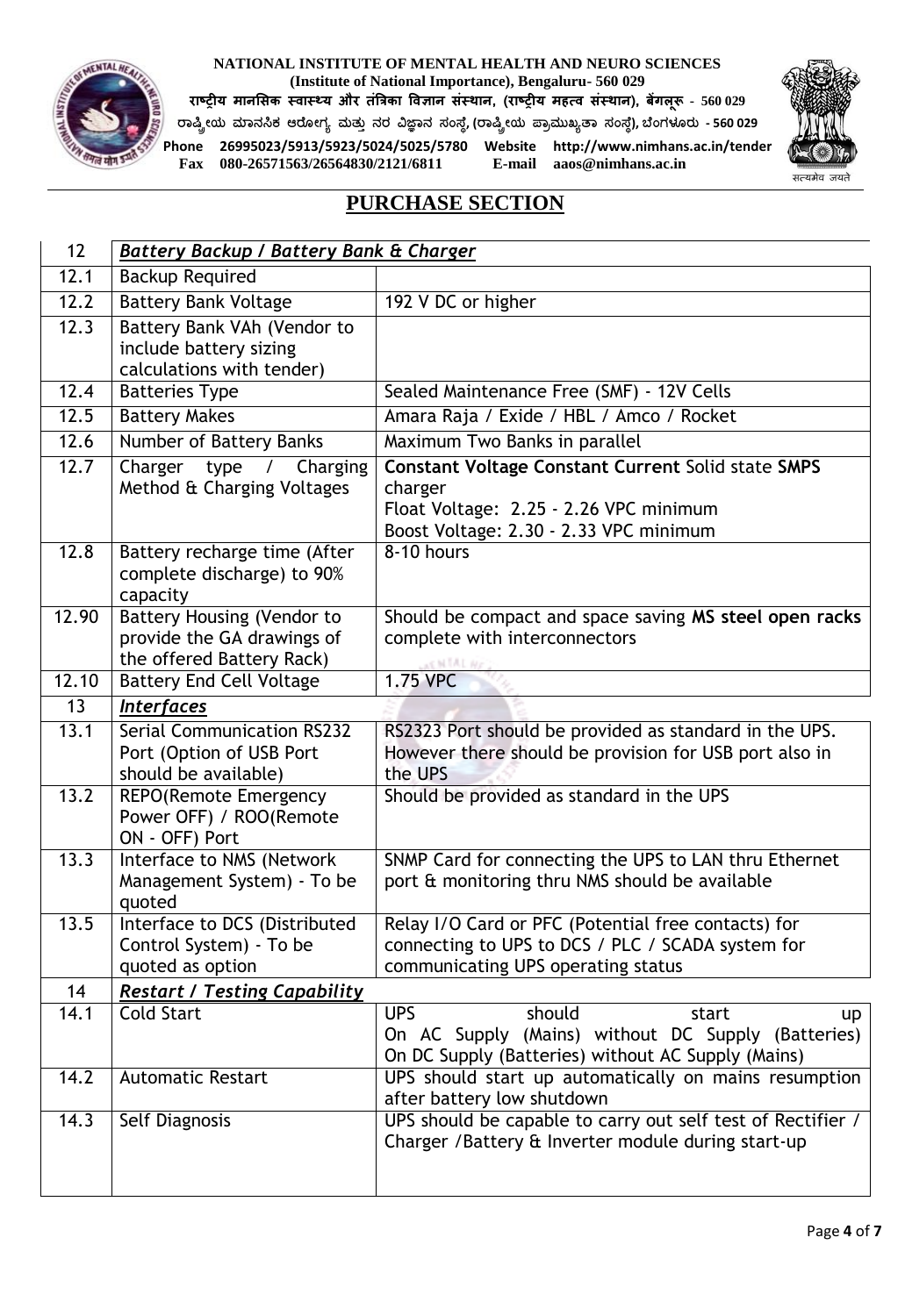

#### **NATIONAL INSTITUTE OF MENTAL HEALTH AND NEURO SCIENCES**

**(Institute of National Importance), Bengaluru- 560 029**

**राष्ट्रीय मानसिक स्वास््य और तंत्रिका ववज्ञान िंस्थान, (राष्ट्रीय महत्व िंस्थान), बेंगलूरू - 560 029 ರಾಷ್ಟ್ರೀಯ ಮಾನಸಿಕ ಆರ ೀಗ್ಯ ಮತ್ತುನರ ವಿಜ್ಞಾನ ಸಂಸ್ ೆ, (ರಾಷ್ಟ್ರೀಯ ಪ್ಾಾಮತಖ್ಯತಾ ಸಂಸ್ ೆ), ಬ ಂಗ್ಳೂರತ - 560 029**



**Phone 26995023/5913/5923/5024/5025/5780 Website http://www.nimhans.ac.in/tender Fax** 080-26571563/26564830/2121/6811

| 15    | <b>Physical</b>                                                                   |                                                                                                                                                                                                                                                                         |
|-------|-----------------------------------------------------------------------------------|-------------------------------------------------------------------------------------------------------------------------------------------------------------------------------------------------------------------------------------------------------------------------|
| 15.1  | <b>Operating Temperature</b>                                                      | 0 to 40 deg C                                                                                                                                                                                                                                                           |
| 15.2  | <b>Storage Temperature</b>                                                        | $-15$ to 50 deg C                                                                                                                                                                                                                                                       |
| 15.3  | <b>Operating Humidity</b>                                                         | $0\% \sim 95\%$ RH (No Condensing)                                                                                                                                                                                                                                      |
| 15.4  | <b>Operating Altitude</b>                                                         | 2000 m.a.s.l (meters above sea level)                                                                                                                                                                                                                                   |
| 15.5  | <b>Type of Cooling</b>                                                            | Forced Air                                                                                                                                                                                                                                                              |
| 15.6  | Noise Level                                                                       | < 56 dbA at I meter distance                                                                                                                                                                                                                                            |
| 15.7  | <b>Form Factor</b>                                                                | Rack & Tower mountable                                                                                                                                                                                                                                                  |
| 15.8  | Dimension ( $w \times d \times h$ ) in mm                                         | To be furnished by the vendor                                                                                                                                                                                                                                           |
| 15.9  | Weight - in kg                                                                    | To be furnished by the vendor                                                                                                                                                                                                                                           |
| 15.10 | Reliability                                                                       | MTBF greater than 100000 hours                                                                                                                                                                                                                                          |
| 15.11 | Packaging Material /<br>Vibration Withstand & Drop<br><b>Test</b>                 | Recyclable (No CFC) &1. Vibration testing as per ISTA -1G<br>Non-operational with Packing2. Drop Test as per ISTA 1A<br>+ 3inch Non-operational with Packing                                                                                                            |
| 15.12 | <b>Standard Package of UPS to</b><br>include the following<br>minimum accessories | 1. UPS<br>2. CD - Monitoring Software<br>3. RS232 Cable<br>4. Tower Stand - Foe use as Tower<br>5. UPS to Battery bank connecting Cable<br>6. User Manual                                                                                                               |
| 16    | Certifications                                                                    |                                                                                                                                                                                                                                                                         |
| 16.1  | Manufacturer                                                                      | QMS:<br>As per ISO 9001: 2008<br>EMS:<br>As per ISO 14001: 2004<br>OSHAS: As per ISO 18001: 2007                                                                                                                                                                        |
| 16.2  | <b>Product Safety Certifications</b><br>(Mandatory)                               | EN 50091-2:1995, Class A<br>ESD:IEC61000-4-2: level4<br>RS: IEC61000-4-3: level3<br>EFT: IEC61000-4-4: level4<br><b>SURGE: IEC61000-4-5:level4</b><br>CS: IEC61000-4-6: level3<br>Conducted Magnetic Field: IEC61000-4-8: level3<br><b>CE declaration of conformity</b> |
| 17    | <b>Warranty</b>                                                                   | 2 years onsite manufacturer warranty including battery                                                                                                                                                                                                                  |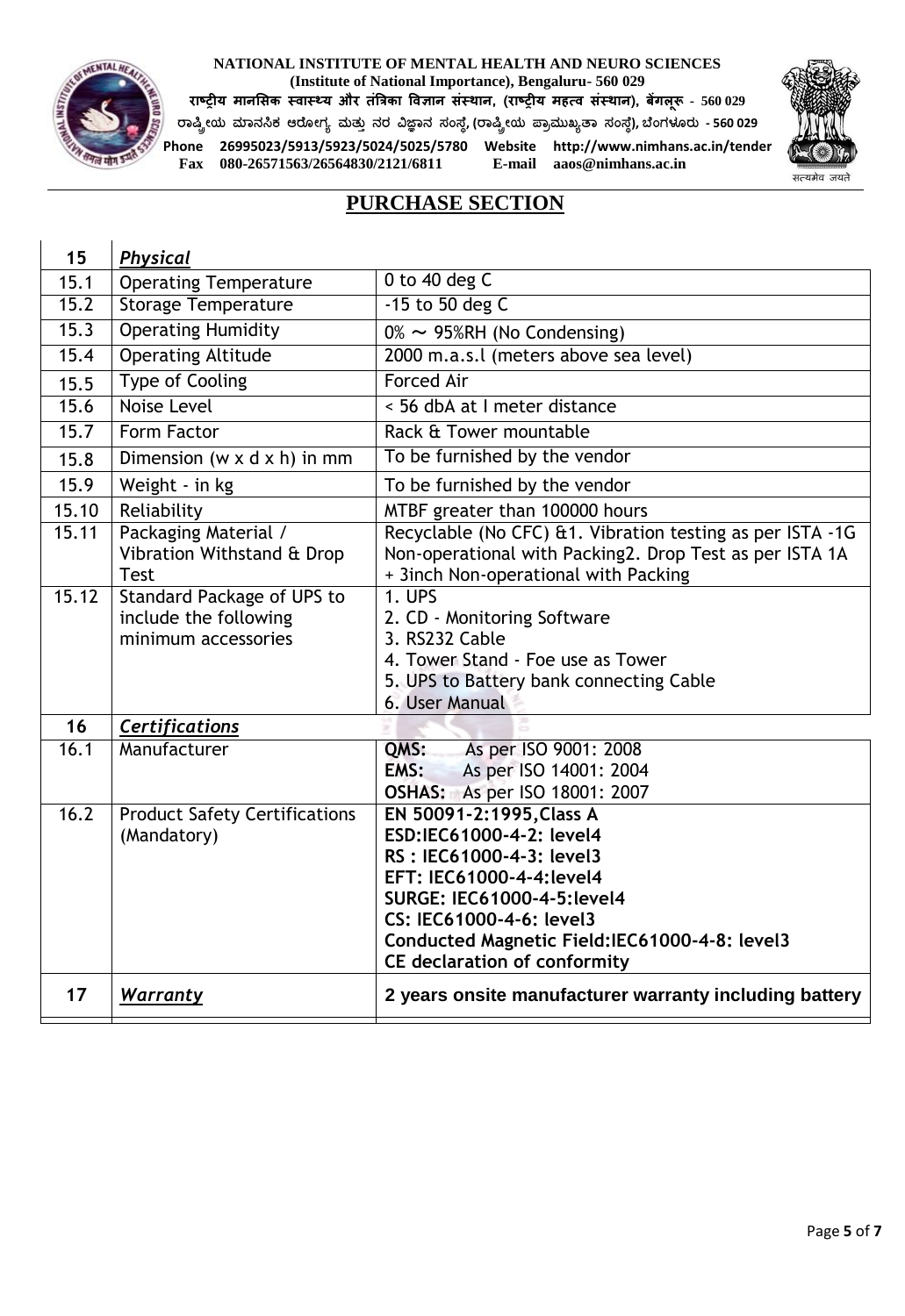

**NATIONAL INSTITUTE OF MENTAL HEALTH AND NEURO SCIENCES (Institute of National Importance), Bengaluru- 560 029 राष्ट्रीय मानसिक स्वास््य और तंत्रिका ववज्ञान िंस्थान, (राष्ट्रीय महत्व िंस्थान), बेंगलूरू - 560 029 ರಾಷ್ಟ್ರೀಯ ಮಾನಸಿಕ ಆರ ೀಗ್ಯ ಮತ್ತುನರ ವಿಜ್ಞಾನ ಸಂಸ್ ೆ, (ರಾಷ್ಟ್ರೀಯ ಪ್ಾಾಮತಖ್ಯತಾ ಸಂಸ್ ೆ), ಬ ಂಗ್ಳೂರತ - 560 029 Phone 26995023/5913/5923/5024/5025/5780 Website http://www.nimhans.ac.in/tender Fax** 080-26571563/26564830/2121/6811 **E-mail** 



### **PURCHASE SECTION**

**STR-D3/UPS/ /HBTR/2019-20 May 7, 2019** 

### **Terms & Conditions**

1. The tender is of **Two bid system, i.e. Technical Bid** (Technical details, delivery period and other relevant documents **except Price bid**) and **Price Bid** (Price quotation) valid for **four months** from the due date should be submitted separately in different envelopes superscribing Technical Bid & Price Bid for the supply of **5 kVA UPS with parallelization – 02 nos.** for tender No. **STR-D3/UPS/ /HBTR/2019-20.** The tender bids received after the due date and time will be rejected. **NIMHANS, Bengaluru will not take any responsibility for delay, loss or non-receipt of the tender documents sent by post or under any other circumstances.**

2. Sealed tender bids (both technical & price) should be submitted only by either manufacturer of the articles or the authorized local supplier of the manufacturer. Copy of authorization letter has to be enclosed.

3. Validity of both the tender bids should be for 120 days from the due date.

4. **5 kVA UPS with parallelization – 02 nos.** each should be covered with **2 years onsite manufacturer warranty including battery** for normal or regular wear & tear from the date of complete installation (Ready to use in all respects).

5. Quantity of items may be increased / decreased as per requirement.

6. **Price bid should be in INR for NIMHANS door delivery price** and total cost with detailed breakup of cost towards Item wise price, taxes, any surcharges (such as transportation, installation, customs duty, etc.), **warranty period, delivery period,** grand total, contact person details (such as Mobile No., E-mail, local supplier address) should be clearly mentioned.

7. **Technical bid must be submitted along with relevant documents counter signed along with seal by the bidder (such as Authorization certificates, Purchase order related to previous supply to Institutes/Hospitals, Catalogues, Data Sheet, PAN number, GST Registration copy, Bank details, Technical Compliance Statement, Proprietary certificate from the manufacturer (if applicable), Pre requirements required for using chemicals, Non – blacklisting certification that the firm has not been blacklisted in the past by any Government / Private institution and certification for No Vigilance/CBI case pending against the firm/supplier by making an affidavit on non – judicial stamp paper of ₹10/-, Declaration, etc.) If not submitted, Technical bid will be treated as incomplete and may be rejected.** 

8. If the purchase of article is approved by the Institute, the article should be supplied/installed within the delivery period quoted else penalty will be levied as per institute rules.

9. **The cost of the "5 kVA UPS with parallelization" will be freezed for 1 Year from the date of purchase order; however Institute reserves the right to procure/reject the purchase of "5 kVA UPS with parallelization" with the successful tenderer on repeat order basis within 1 year from the date of purchase order.**